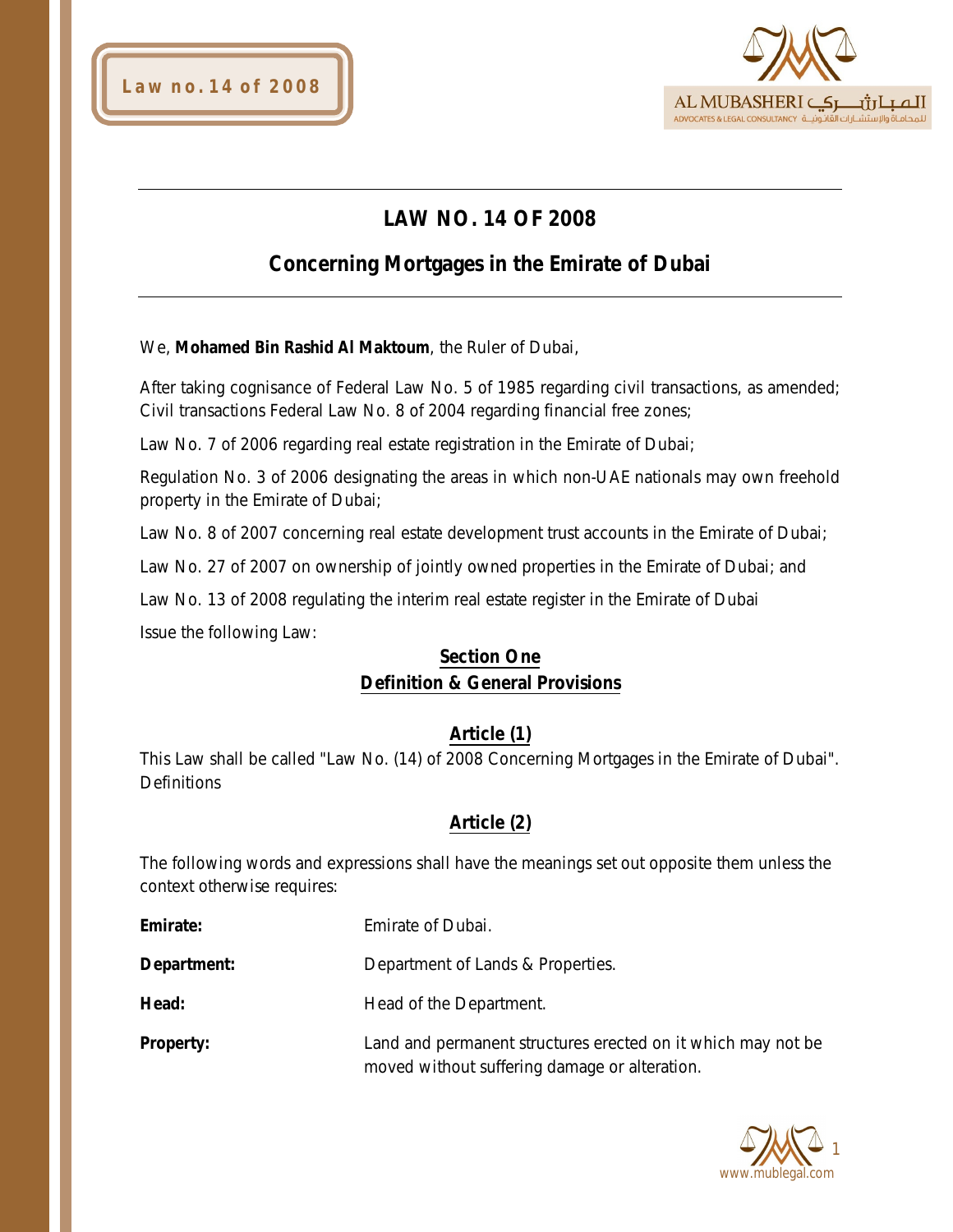| <b>Property Unit:</b>                | The subdivided part of the Property including any subdivisions<br>shown off-plan.                                                                                                                                                                                           |
|--------------------------------------|-----------------------------------------------------------------------------------------------------------------------------------------------------------------------------------------------------------------------------------------------------------------------------|
| <b>Real Estate Register:</b>         | A set of documents kept in written or electronic form at the<br>Department which provide an up-to-date record of real rights in<br>Property.                                                                                                                                |
| <b>Interim Real Estate Register:</b> | A set of documents kept in written or electronic form at the<br>Department in which all contracts for the sale of Property and<br>other legal dispositions off-plan are recorded first before being<br>transferred to the Real Estate Register.                             |
| Mortgage:                            | A contract whereby a creditor acquires security over Property or<br>a Property Unit for the repayment of his debt, ahead of ordinary<br>creditors and lower ranking creditors, from the value of the<br>Property wherever located and by whomsoever held.                   |
| Mortgagor:                           | The owner of the Property or the holder of the right in-rem or<br>personal right under the contract of sale signed with the owner<br>of the Property which is marked as sold off-plan and is registered<br>in the real estate register or the interim real estate register. |
| Mortgagee:                           | A creditor who lends money to a mortgagor against the security<br>of Property that exists ipso facto or ipso jure.                                                                                                                                                          |

## **Article (3)**

The provisions of this Law apply to the Mortgage of Property and Property Units as security for debt. It makes no difference whether the debt is secured by a charge over the whole of the Property or over an undivided interest therein or by right in-rem or personal right over a Property marked as sold off-plan.

## **Article (4)**

The Mortgagee/creditor should be a bank, company or financial institution that is duly licenced and registered with the UAE Central Bank to provide finance for Property in the UAE.

## **Article (5)**

- 1. The Mortgagor must be the owner of the Mortgaged Property or Property Unit and in a position to dispose of the same.
- 2. The Mortgagor can be the debtor or guarantor in rem who executes a Mortgage on behalf of the debtor.

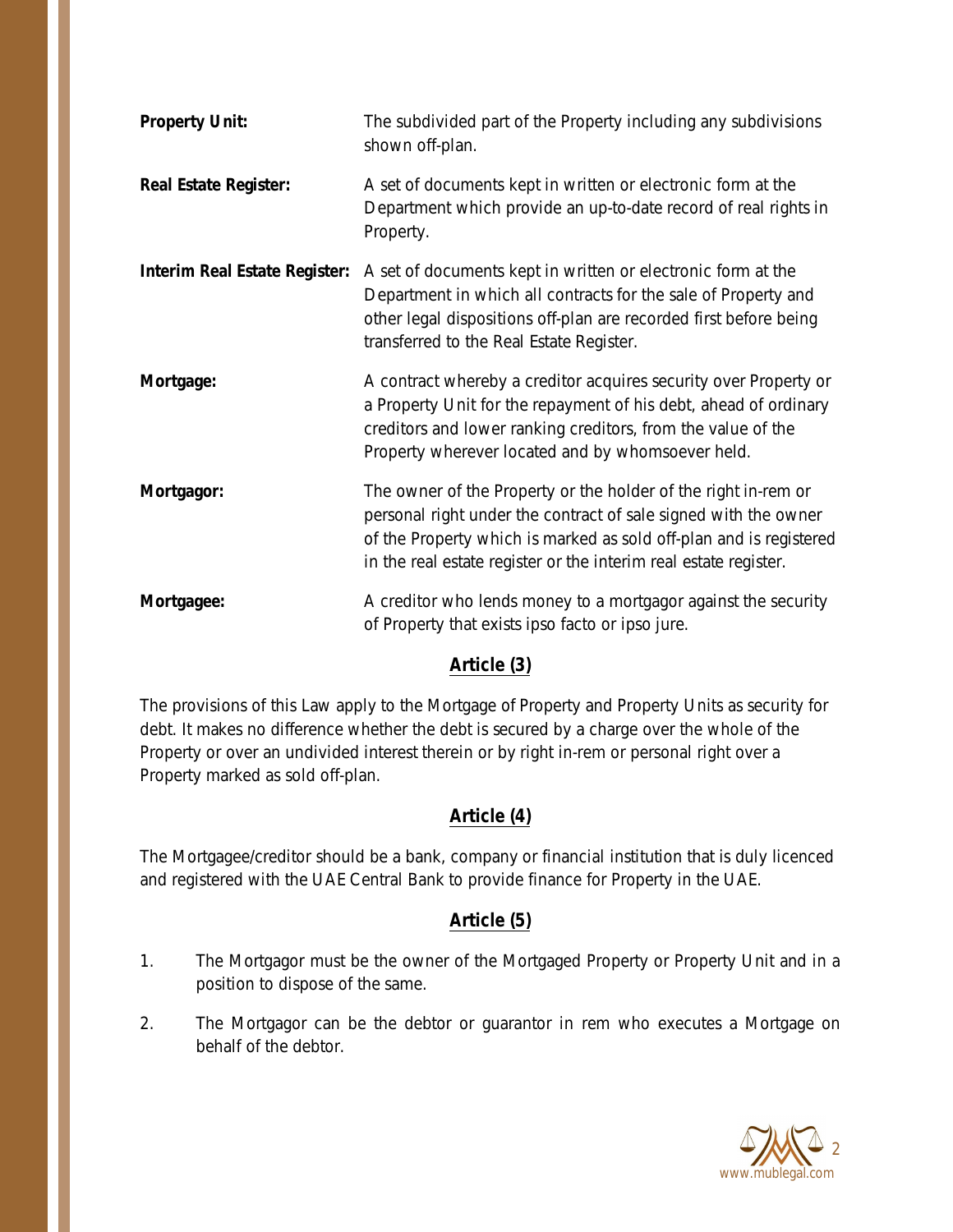- 3. Subject to Articles 22, 23 & 24 of this Law, a Mortgage over Property or a Property Unit must be shown to exist ipso facto or ipso jure off-plan when the Mortgage is made.
- 4. A Mortgage may only be created over Property or a Property Unit that is capable of being disposed of.

## **Article (6)**

A Mortgage includes all appurtenances to the Property or Property Unit including buildings, plants, assigned/apportioned properties and any improvements made after the Mortgage contract.

## **Article (7)**

- 1. A Mortgage is not valid unless it is registered with the Department and any agreement to the contrary is void.
- 2. The Mortgagor shall bear the costs of the contract unless otherwise agreed by the parties.

## **Article (8)**

- 1. Mortgage applications shall be filed with the Department and shall be signed by the Mortgagor and Mortgagee or the guarantor in rem, if any, including the following particulars:
	- a) All information related to the Property
	- b) Value of the Property
	- c) Value of the debt
	- d) Mortgage term
	- e) Personal details of the Mortgagor, Mortgagee and guarantor in rem including domicile and place of residence.
- 2. The mortgage contract shall be signed using the standard form of the Department and the Real Estate Register or Interim Real Estate Register, as the case may be, shall be updated accordingly. The ranking of the Mortgage is determined by its date of registration.

3. The Department shall give the contracting parties a mortgage deed bearing the signature of the competent officer and the seal of the Department.

4. The mortgage deed can be in electronic form and is admissible as evidence on the same basis as a written mortgage deed.

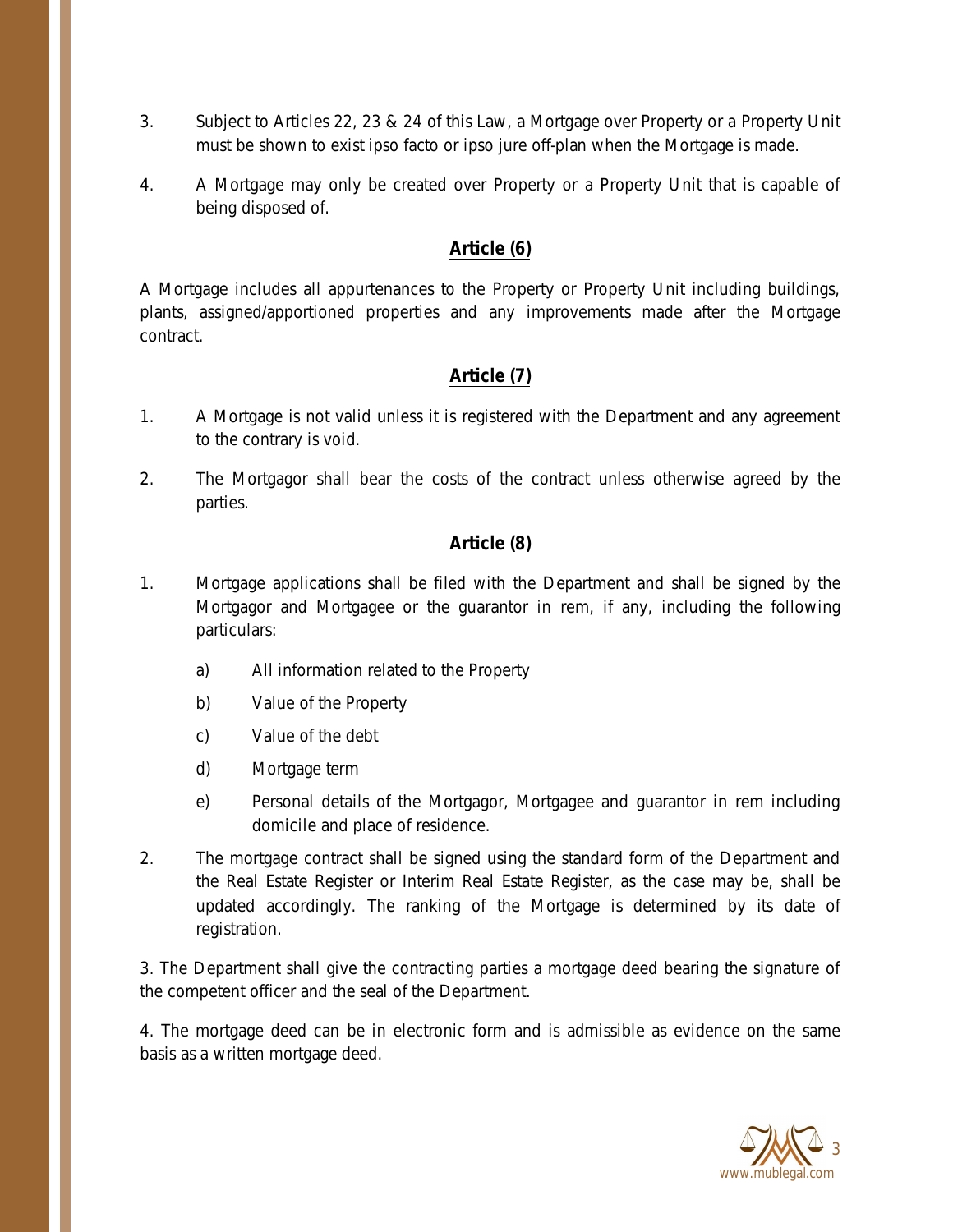### **Article (9)**

The Mortgage must secure a debt that is owing or promised at the conclusion of the Mortgage.

## **Section Two Legal Effects of Mortgage**

#### **Article (10)**

The Mortgagor shall not sell, gift or otherwise dispose of the Mortgaged Property Unit or Property or create any right in-rem or personal right over the Mortgaged Property Unit or Property without the approval of the Mortgagee and subject to the assignee agreeing to take over the obligations of the Mortgagor under the mortgage contract. The Mortgagee may in the mortgage contract stipulate joint liability of the mortgagor and assignee for those obligations.

### **Article (11)**

If a clause in the mortgage contract gives the Mortgagee title to the Mortgaged Property when the Mortgagor fails to pay the mortgage debt within the specified period or provides for the sale of the mortgaged Property without taking the statutory steps, the Mortgage shall be considered valid but in either case the clause is void. The clause is also void if included in a subsequent agreement.

## **Article (12)**

The Mortgagor has the right to administer his mortgaged Property and collect its yield and revenue until it is foreclosed and sold at a public auction upon default of paying the debt.

## **Article (13)**

Where loss or damage occurs to the mortgaged Property, the Mortgage shall attach to substitute assets and the Mortgagee may cover his claim from those assets in the order of its priority.

## **Article (14)**

The debt may only be covered out of the mortgaged Property and the guarantor in kind may not seek recourse against the debtor's assets before enforcement against the mortgaged Property.

## **Article (15)**

1. The Mortgagee may assign his rights subject to the consent of the debtor. The assignment deed shall be registered with the Department.

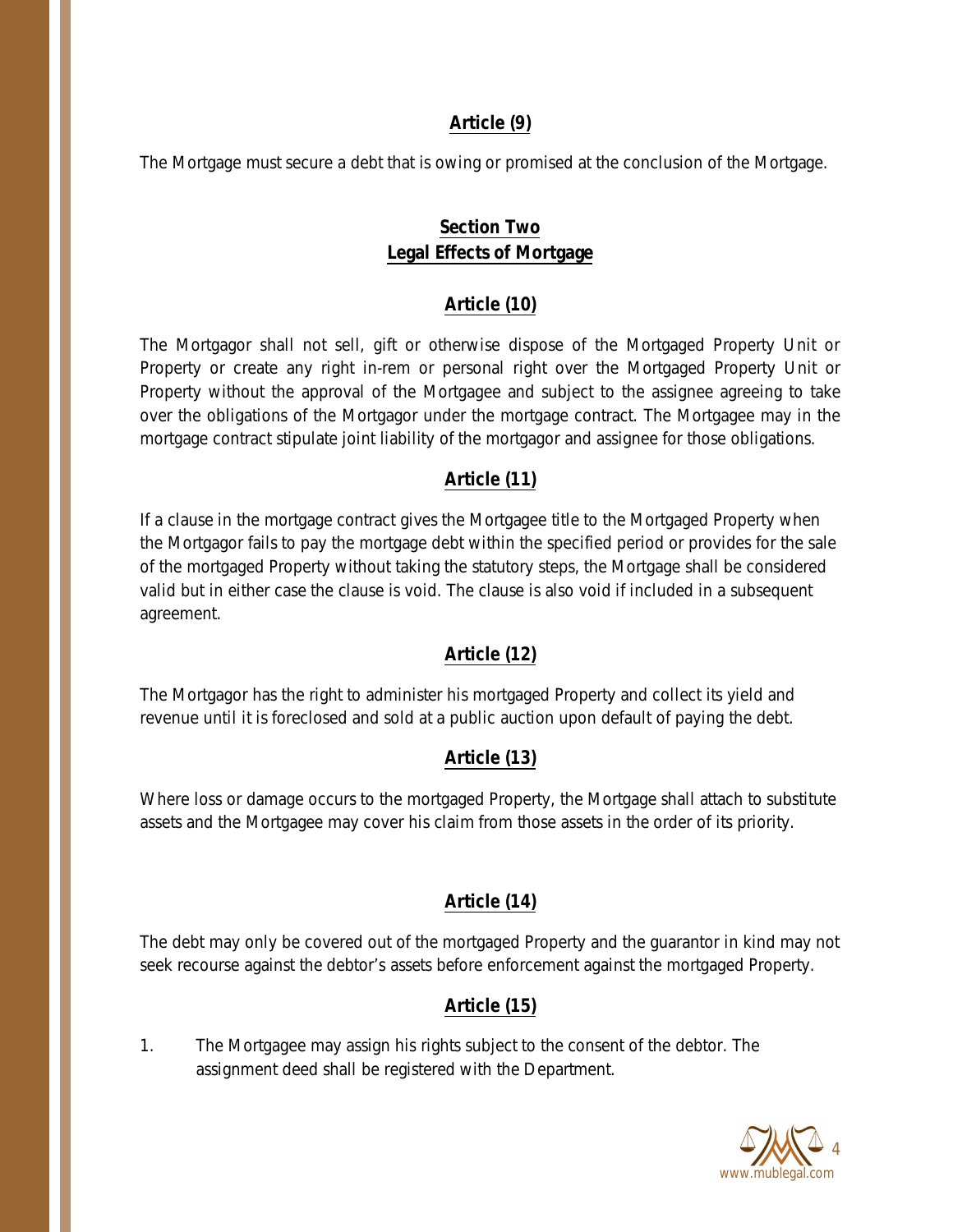2. The Mortgagee/creditor can, up to the value of his debt, assign the rank of his Mortgage to another creditor having a security interest in the same Property.

## **Article (16)**

A Mortgage secures only the amount specified in the mortgage contract unless otherwise provided by law or agreement.

## **Article (17)**

The rank of a Mortgage is determined by the serial number under which it is registered with the Department. In case several applications are submitted at the same time to register a Mortgage against the same debtor and over the same Property, the Mortgages shall be registered under the same number and those creditors shall rank equally in the distribution of auction proceeds.

## **Article (18)**

A Mortgagee/creditor may follow the mortgaged Property into the hands of any person in possession thereof in order to obtain payment of his claim when due according to rank. A person shall be deemed in possession of the Property if he acquires title to the Property after it has been mortgaged or acquires any other right in- rem or personal right over the Property.

## **Article (19)**

The Mortgagor will guarantee the mortgaged Property and keep it in good condition until the debt is repaid. The Mortgagee may protest any deficiency in the guarantee and take whatever legal action is necessary to protect his rights and recover the costs from the Mortgagor.

## **Article (20)**

A Mortgage terminates upon repayment of the secured debt.

## **Section Three Special Mortgages**

## **Article (21)**

A Musataha holder may mortgage buildings or plants over the term of the Musataha without having the right to mortgage the land that is to be developed unless otherwise agreed.

## **Article (22)**

The holder of usufruct or long term lease for a term between 10 and 99 years may Mortgage his interest in the Property or Property Unit for the term of the usufruct or long term lease.

## **Article (23)**

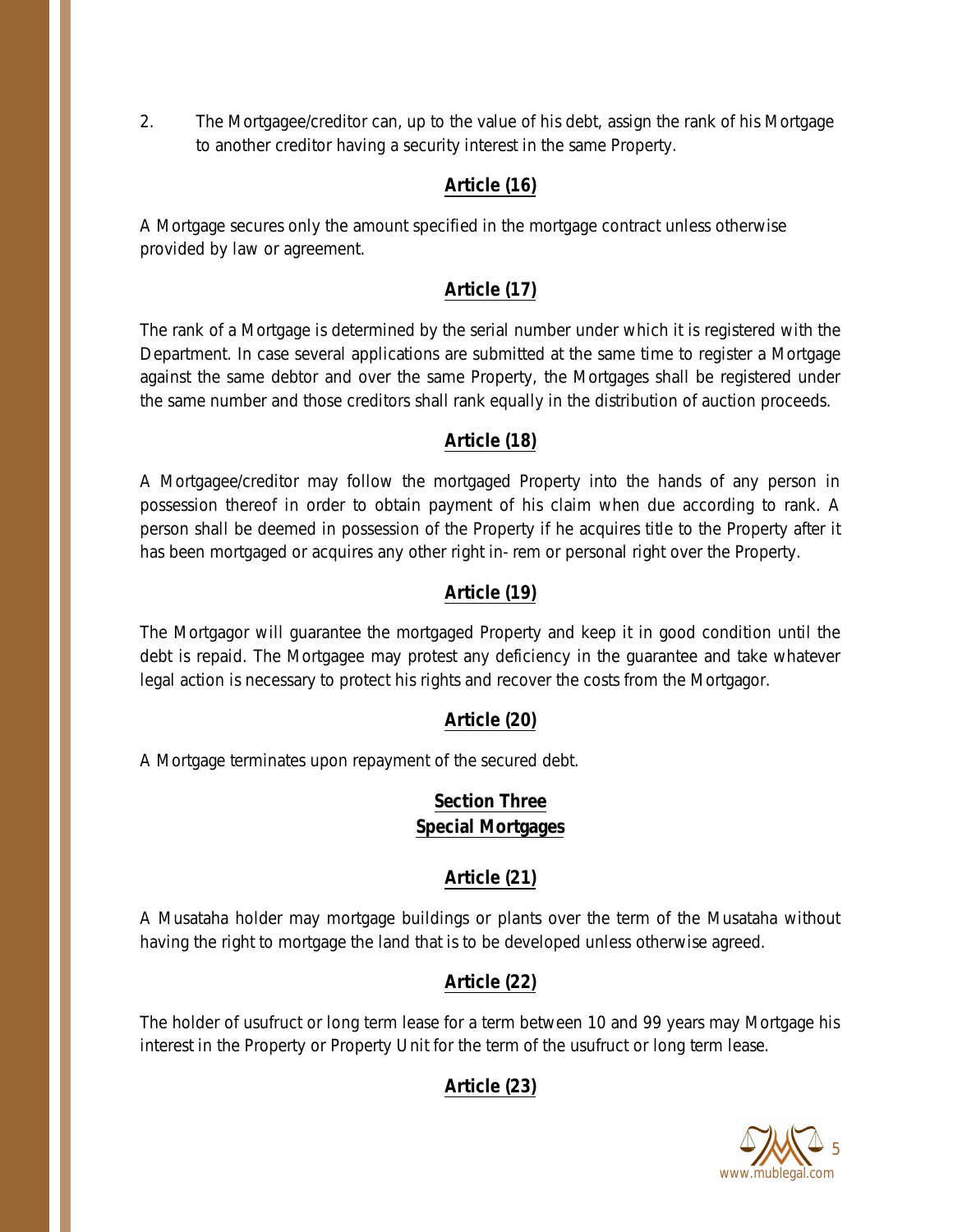A Mortgage over rights of musataha, usufruct or long term lease shall terminate and be deleted from the register upon repayment of the debt secured by the Mortgage or upon expiry of the term of the musataha, usufruct or long term lease.

### **Article (24)**

The purchaser of Property Units or Property that are marked as sold off-plan or are under construction may mortgage them as security for the debt provided that those units or Property are registered in the Interim Real Estate Register maintained by the Department.

## **Section Four Execution Proceedings on the Mortgaged Property**

## **Article (25)**

Upon default in payment of the debt when due or upon fulfillment of a condition granting early repayment status, the Mortgagee/creditor or his universal or singular successor must provide the debtor or person in possession of the mortgaged Property or Property Unit 30 days notice through the Notary Public before commencing execution proceedings.

### **Article (26)**

If the Mortgagor/debtor or his universal or singular successor or the guarantor in rem fails to pay the Mortgage within the period specified in the preceding Article, the execution judge shall, upon request of the Mortgagee/creditor order an attachment against the mortgaged Property so that it can be sold by public auction in accordance with the applicable procedures of the Department.

#### **Article (27)**

Subject to the preceding Article, the execution judge may, upon request of the debtor or his guarantor in rem, postpone the sale by public auction for up to 60 days and for one time only if he finds that:

a) the Mortgagor/ debtor will be able to repay his debt if given this period.

b) sale of the mortgaged Property or Property Unit will cause the debtor substantial damage.

#### **Article (28)**

Subject to Articles 25, 26 & 27 of this Law, failure to pay the debt within the stipulated period will cause the mortgaged Property to be sold by public auction in accordance with the applicable procedures of the Department within 30 days after the end of the relevant period referred to in either article.